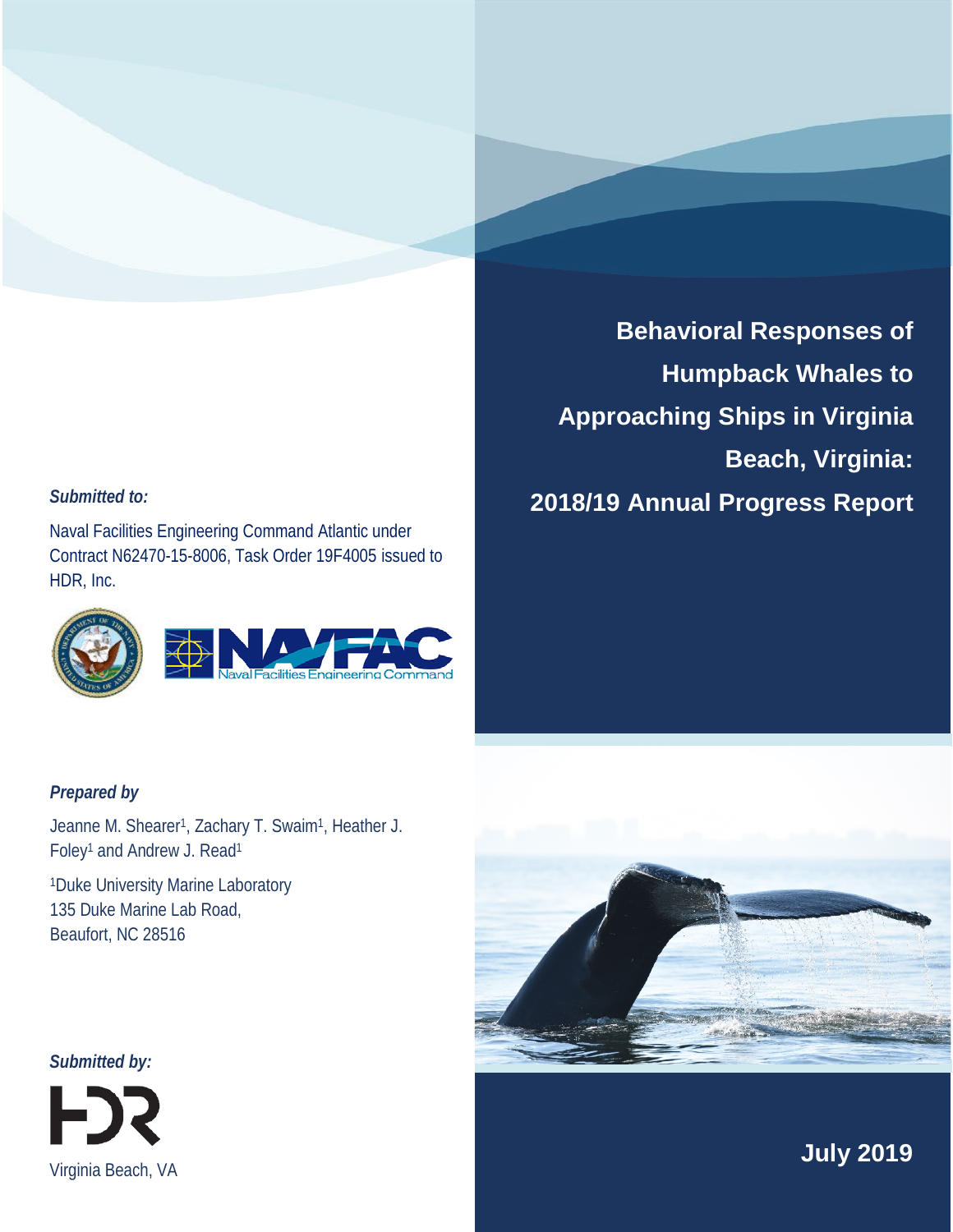#### **Suggested Citation:**

Shearer, J.M., Z.T. Swaim, H.J. Foley, and A.J. Read. 2019. Behavioral Responses of Humpback Whales to Approaching Ships in Virginia Beach, Virginia*: 2018/19 Annual Progress Report.* Prepared for U.S. Fleet Forces Command. Submitted to Naval Facilities Engineering Command Atlantic, Norfolk, Virginia, under Contract N62470-15-8006, Task Order 19F4005, issued to HDR, Inc., Virginia Beach, Virginia. July 2019.

### **Cover Photo Credit:**

Humpback whale (*Megaptera novaeangliae*). Photographed by Jeanne Shearer, Duke University, taken under General Authorization 16185 held by Andrew Read, Duke University.

**This project is funded by U.S. Fleet Forces Command and managed by Naval Facilities Engineering Command Atlantic as part of the U.S. Navy's marine species monitoring program.**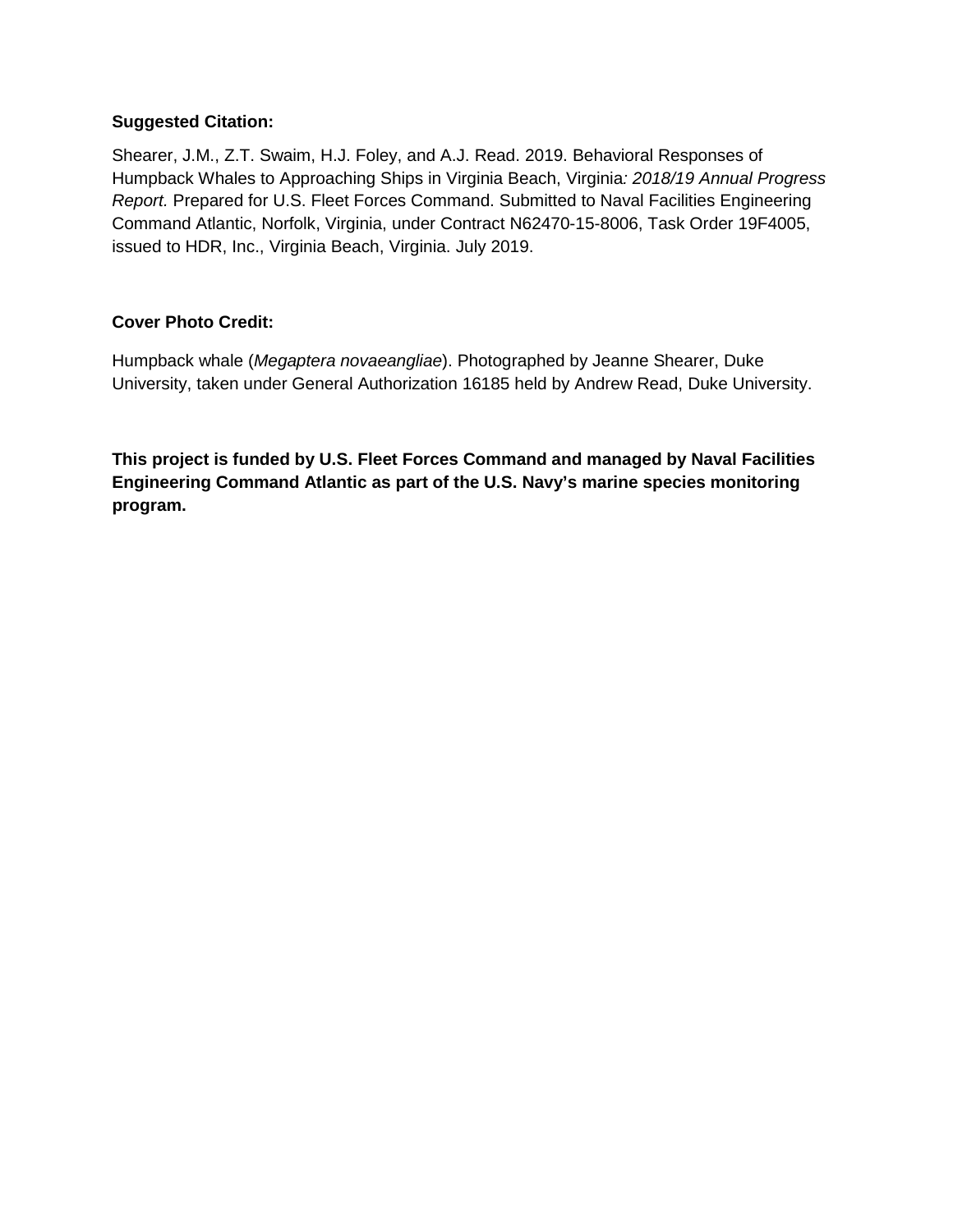## **Table of Contents**

| $\mathbf 1$ . |     |  |
|---------------|-----|--|
| 2.            |     |  |
|               | 2.1 |  |
|               | 2.2 |  |
|               |     |  |
|               |     |  |
|               |     |  |
|               |     |  |
|               | 2.3 |  |
|               |     |  |
| 3.            |     |  |
|               |     |  |
|               |     |  |
|               |     |  |
|               |     |  |
|               |     |  |
| 4.            |     |  |
| 5.            |     |  |
| 6.            |     |  |

## **Figures**

| Figure 1. Map of the Virginia Beach study area, including the shipping lanes into the area 7                                                                                                                                                                                    |  |
|---------------------------------------------------------------------------------------------------------------------------------------------------------------------------------------------------------------------------------------------------------------------------------|--|
| Figure 3. Survey tracks and locations of all sightings during humpback whale suction-cup<br>tagging effort in the Virginia Beach shipping lanes study area in 2018/19 11                                                                                                        |  |
| Figure 4. Tagging location and tag recovery location for all suction-cup deployments in the<br>Virginia Beach shipping lanes study area in 2018/19. Each colored line represents the<br>R/V Barber's track during the focal follow of the animal. Squares indicate locations of |  |
| Figure 5. Dive depth profile and accelerometry metrics (pitch, roll, and heading) for tagged                                                                                                                                                                                    |  |
| Figure 6. Dive depth profile and accelerometry metrics (pitch, roll, and heading) for tagged                                                                                                                                                                                    |  |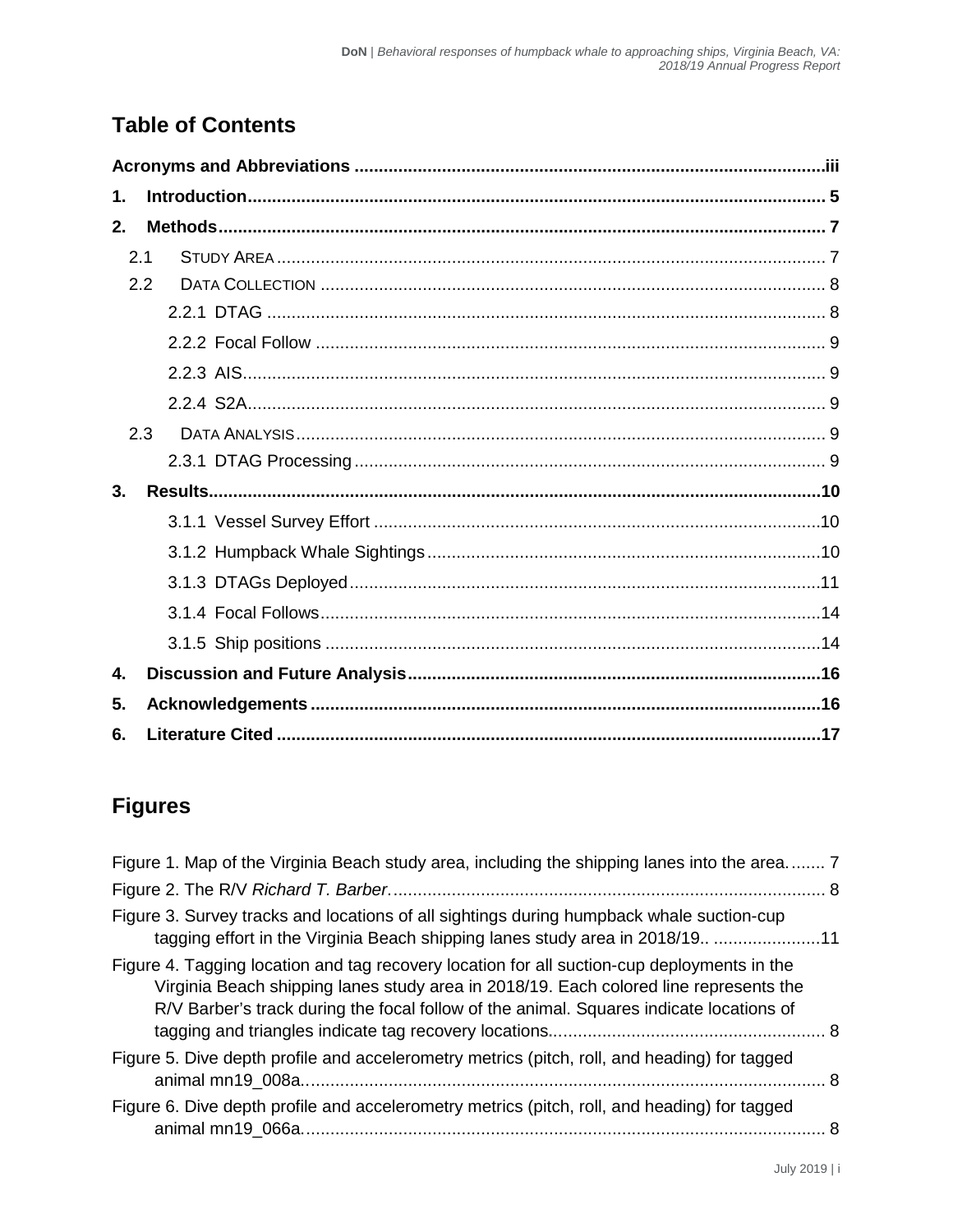| Figure 7. Ship locations taken from the S2A system during the tag deployment of tagged<br>animal mn19_008a. The R/V Barber (travelling near the animal for the duration) is<br>shown in red while the other ships are shown in green. Ship locations included are<br>those that overlap in time with any point on the tag record. Proximity or crossing<br>tracks does not indicate that the ship and animal were in the same location at the | -14 |
|-----------------------------------------------------------------------------------------------------------------------------------------------------------------------------------------------------------------------------------------------------------------------------------------------------------------------------------------------------------------------------------------------------------------------------------------------|-----|
| Figure 8. Ship locations taken from the S2A system during the tag deployment of tagged<br>animal mn19_066a. The R/V Barber (travelling near the animal for the duration) is<br>shown in red while the other ships are shown in green. Ship locations included are<br>those that overlap in time with any point on the tag record. Proximity or crossing<br>tracks does not indicate that the ship and animal were in the same location at the | 15  |

## **Tables**

| Table 1. Vessel survey effort during suction-cup tagging in the Virginia Beach shipping  |  |
|------------------------------------------------------------------------------------------|--|
|                                                                                          |  |
| Table 2. Humpback whale sightings observed during suction-cup tagging in the Virginia    |  |
|                                                                                          |  |
| Table 3. Suction-cup tag information from deployments on humpback whales in the Virginia |  |
|                                                                                          |  |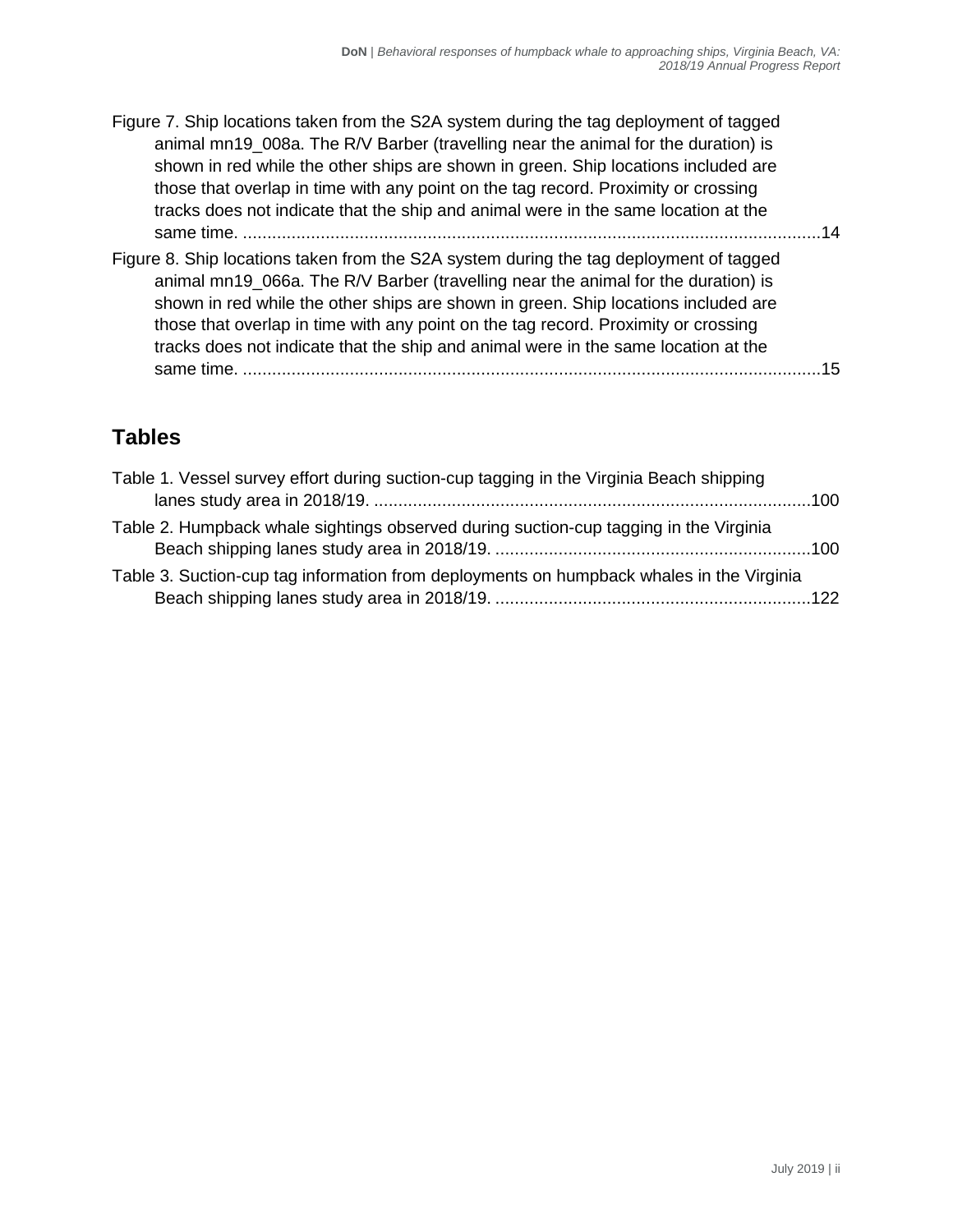# <span id="page-4-0"></span>Acronyms and Abbreviations

| <b>CBBT</b> | Chesapeake Bay Bridge Tunnel                    |
|-------------|-------------------------------------------------|
| <b>GPS</b>  | <b>Global Positioning System</b>                |
| km          | kilometer(s)                                    |
| m           | meter(s)                                        |
| <b>NMFS</b> | National Marine Fisheries Service               |
| <b>NOAA</b> | National Oceanic and Atmospheric Administration |
| Photo-ID    | photo-identification                            |
| R/V         | research vessel                                 |
| <b>UME</b>  | <b>Unusual Mortality Event</b>                  |
| U.S.        | <b>United States</b>                            |
| <b>VAQS</b> | Virginia Aquarium and Marine Science Center     |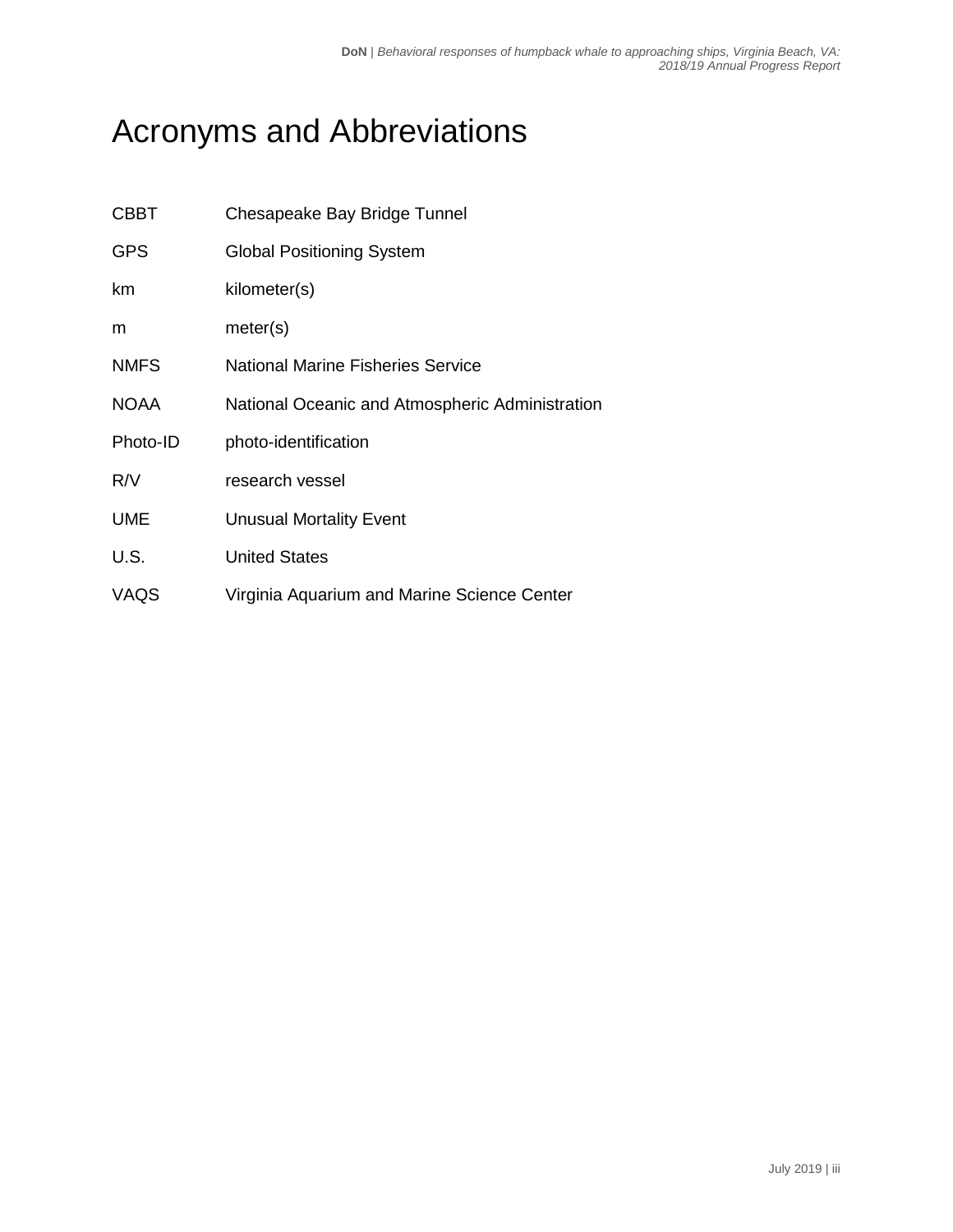*This page intentionally left blank.*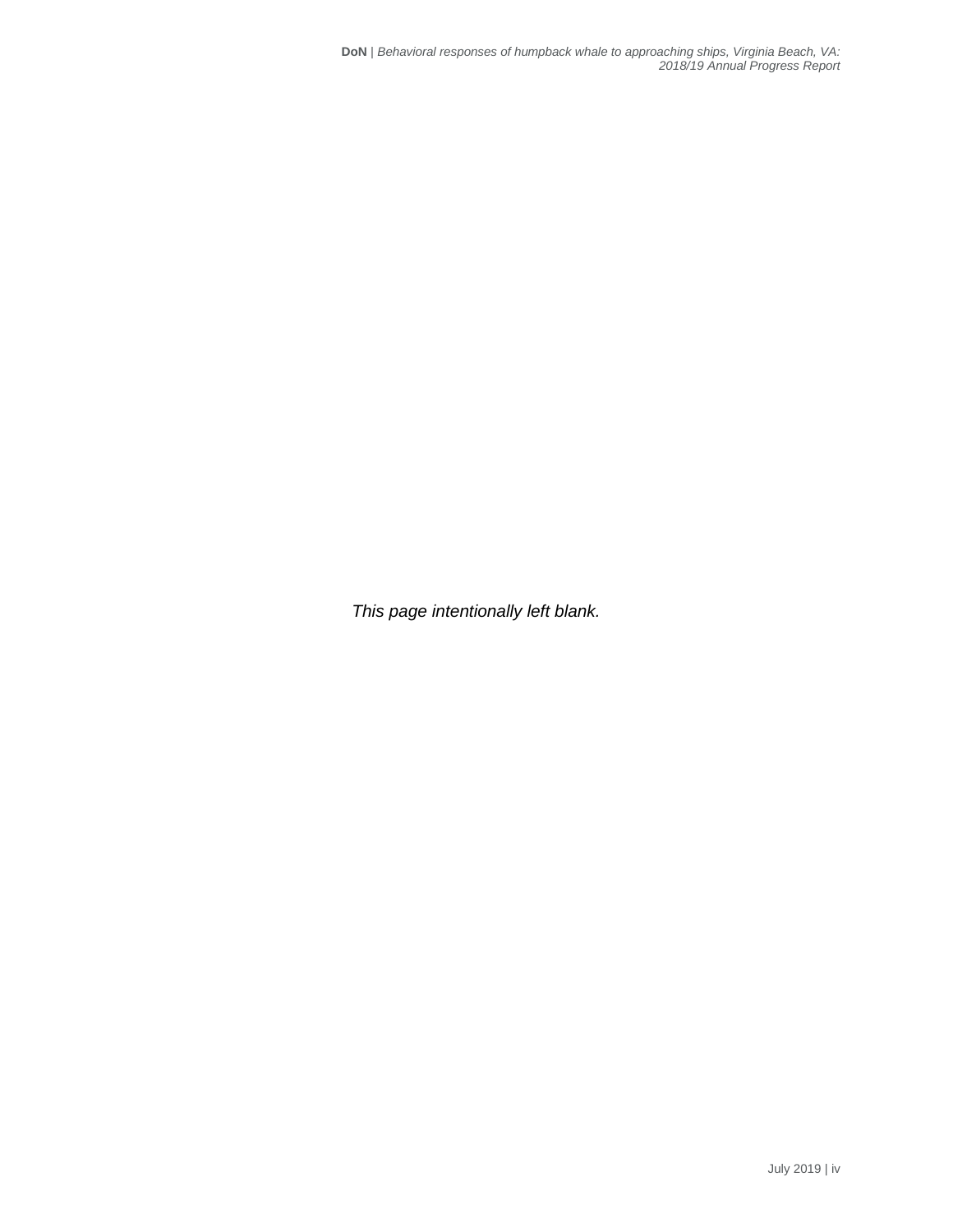## <span id="page-6-0"></span>1 1. Introduction

 The western North Atlantic population of humpback whales is one of the most well-studied populations of baleen whales, with long-term photo-identification studies dating back to the early 1970s (Katona et al., 1979). These whales breed and give birth in the Caribbean in winter (Whitehead & Moore, 1982) and little feeding occurs on the breeding grounds or on migration routes. They travel thousands of kilometers (up to 7,000 km (Stevick et al., 1999)) from breeding grounds to summer feeding areas that range from the Gulf of Maine to Norway. Individual whales return to distinct feeding grounds each summer in the Gulf of Maine, Gulf of St. Lawrence, Newfoundland, Greenland, Iceland, and Norway (Katona & Beard, 1990; Stevick et al., 2003a, 2006). There is little exchange between feeding grounds and individuals show high site fidelity both within and between years (Clapham et al., 1993; Katona & Beard, 1990; Stevick et al., 2006). However, individuals from 12 all of the feeding grounds have been seen in the Caribbean breeding grounds (Stevick et al., 2003a).

These migratory patterns are the norm for most adults, but some humpback whales remain on

feeding grounds during winter (Christensen et al., 1992; Whitehead, 1987). Since the early 1990s,

juvenile humpback whales have been documented feeding along the coasts of the mid-Atlantic

states in winter and increasing numbers of animals are using this area during the colder months

(Swingle et al., 2017, 1993; Wiley et al., 1995). Many of these humpbacks appeared to be young,

 sexually immature animals based on estimates of body length (Barco et al., 2002; Swingle et al., 1993; Wiley et al., 1995). Photo-identification efforts have been ongoing since the mid-90s and a

number of live and stranded animals in the mid-Atlantic have been matched to the Gulf of Maine

feeding aggregation, along with a few matches to other summer feeding aggregations (Barco et al.,

2002). Animals have been resighted in the mid-Atlantic area in multiple years (Aschettino et al.,

2018; Barco et al., 2002) and there are currently over 100 animals in the mid-Atlantic catalog

(Aschettino et al., 2018). Results from satellite tagging studies and photo-identification efforts near

Virginia Beach, Virginia show that animals remain in this area for weeks to months and their

distribution overlaps significantly with shipping lanes in the area (Aschettino et al., 2018).

 Ship strike mortality is an important conservation issue for large whales, particularly in the highly industrialized waters of the U.S. Atlantic Coast, which has the highest occurrence of ship strikes in North America (Jensen & Silber, 2004). The North Atlantic humpback whale population is recovering from the effects of past commercial whaling, with population estimates increasing since the 1980s (Katona & Beard, 1990; Ruegg et al., 2013; Smith et al., 1999; Stevick et al., 2003b). However, the pace of this recovery has been slowed by mortality caused by entanglement in fishing gear and collisions with large vessels (Barco et al., 2002). Since January 2016 (through July 26, 2019), 100 humpback whales have stranded on the U.S. East Coast, causing the National Marine Fisheries Service (NMFS) to declare an Unusual Mortality Event (UME) (NOAA, 2019). One-third of these strandings occurred in the mid-Atlantic and half of the animals that were examined post-mortem showed evidence of ship strike or entanglement. Eight humpback whales have already stranded in 2019 in Virginia and North Carolina alone. In the Virginia Beach area, high rates of ship strikes have

been reported, with 8 percent of the catalog showing evidence of ship strike injuries (Aschettino et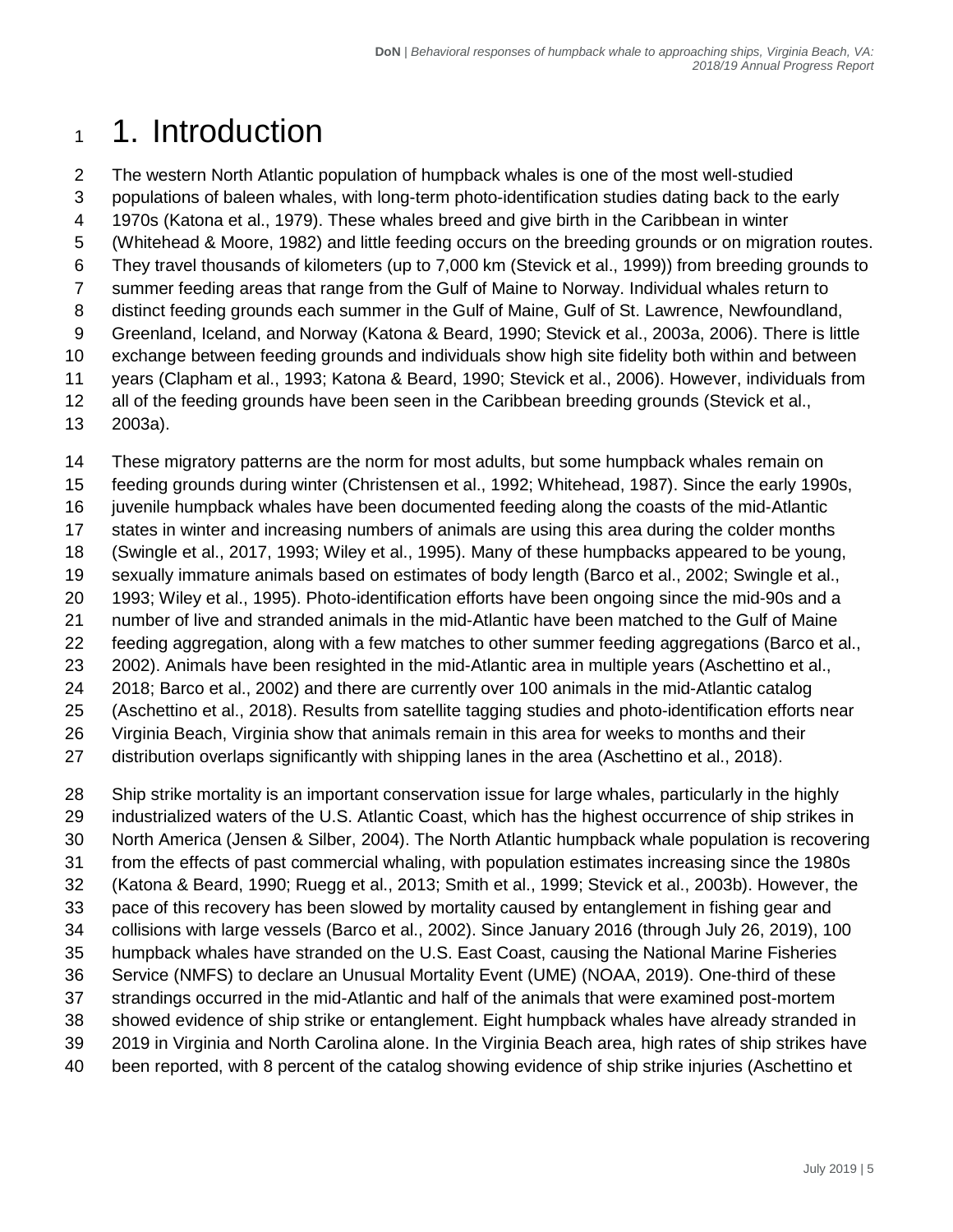al., 2018). In addition, three animals added to the mid-Atlantic catalog in the winter of 2016/17 were

- later killed by collisions with ships (Aschettino et al., 2018).
- Humpback whales in Virginia Beach are exposed constantly to ships. Hampton Roads (Virginia) is
- 4 the 6<sup>th</sup> busiest port in the U.S. and Baltimore (Maryland) is the 16<sup>th</sup> busiest. Both ports are reached
- via the shipping lanes that pass through the mouth of the Chesapeake Bay at Virginia Beach,
- making these shipping lanes extraordinarily busy. This consistent exposure to ships could cause
- animals to become habituated to ship approaches and, therefore, perhaps less responsive.
- Habituation to vessel traffic has been documented by baleen whales in Cape Cod (Watkins, 1986).
- However, some types of abrupt, startling sounds may lead to sensitization, or an increased
- sensitivity to the noise (Götz & Janik, 2011). Humpback whales remain in the Virginia Beach area for
- days to months, and have been resighted over multiple years (Aschettino et al., 2018). This
- suggests that the disturbance from repeated ship exposures is not causing long-term displacement,
- but may put the whales at heightened risk of being struck, given multiple encounters. Theoretically,
- animals are more likely to remain in good foraging areas even if they are risky, because the potential
- to be gained from productive foraging outweighs the heightened risk (Christiansen & Lusseau,
- 2014). Therefore, responses may be short-lived and subtle, and require fine-scale sampling to
- detect. Understanding the behavior of these animals around ships is critical to developing measures
- to reduce the risk of ship strike mortality and promote the recovery of this population.
- The objective of this work is to build upon the ongoing Mid-Atlantic Humpback Whale project
- conducted under the U.S. Navy's Marine Species Monitoring Program by deploying high resolution
- digital acoustic tags (DTAGs) to measure humpback whale responses to close ship approaches.
- The following questions will be addressed:
- *1. Do humpback whales respond to ship approaches, and if so, which behavioral or movement parameters change?*
- *2. Which aspects of a ship approach (including the ship's acoustic and behavioral characteristics) elicit which types of responses?*
- 3. *Does the behavioral context of the animal (foraging/nonforaging) affect the probability of responding to a ship approach?*
- 
- The first field season for this project began on 6 January 2019 and ended on 7 March 2019. Three
- DTAGs were deployed during this pilot season and methodology was established.
- 

July 2019 | 6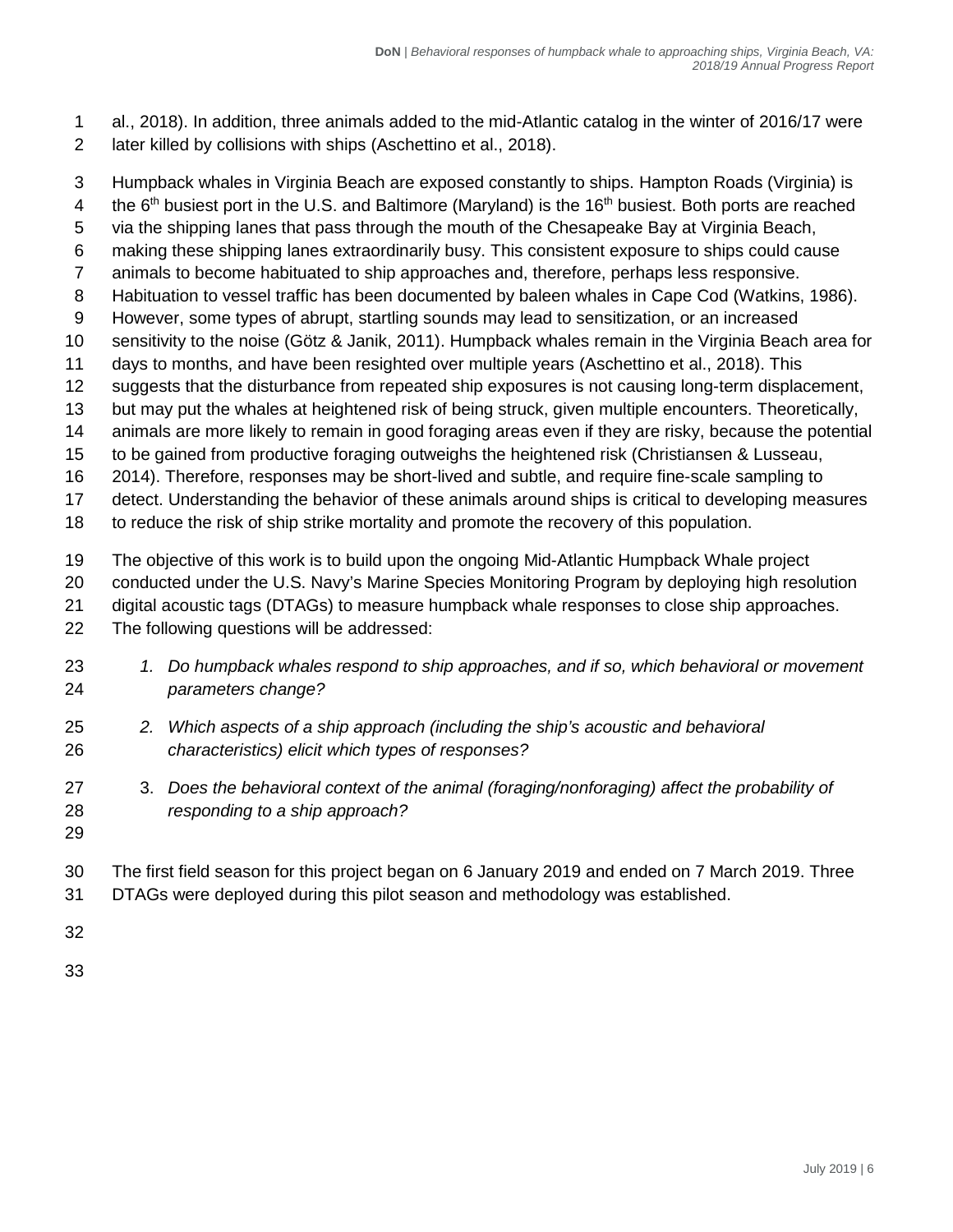# <span id="page-8-0"></span>2. Methods

## <span id="page-8-1"></span>**2.1 Study Area**

 Fieldwork was conducted in the coastal waters off Virginia Beach, Virginia, less than 20 kilometers from shore (**Figure 1**). The area is very shallow, with shipping lanes dredged to 50 feet (~20 meters deep) and areas outside the shipping lanes only 9-12 meters deep. Two shipping lanes allow traffic to pass from the north and south, converging just east of the Chesapeake Bay Bridge Tunnel (CBBT). Container ships pass through the CBBT on their way to the Port of Hampton Roads (VA) 8 and Baltimore, MD, and military ships travel this way in and out of the world's largest naval station at Norfolk, VA.





<span id="page-8-2"></span>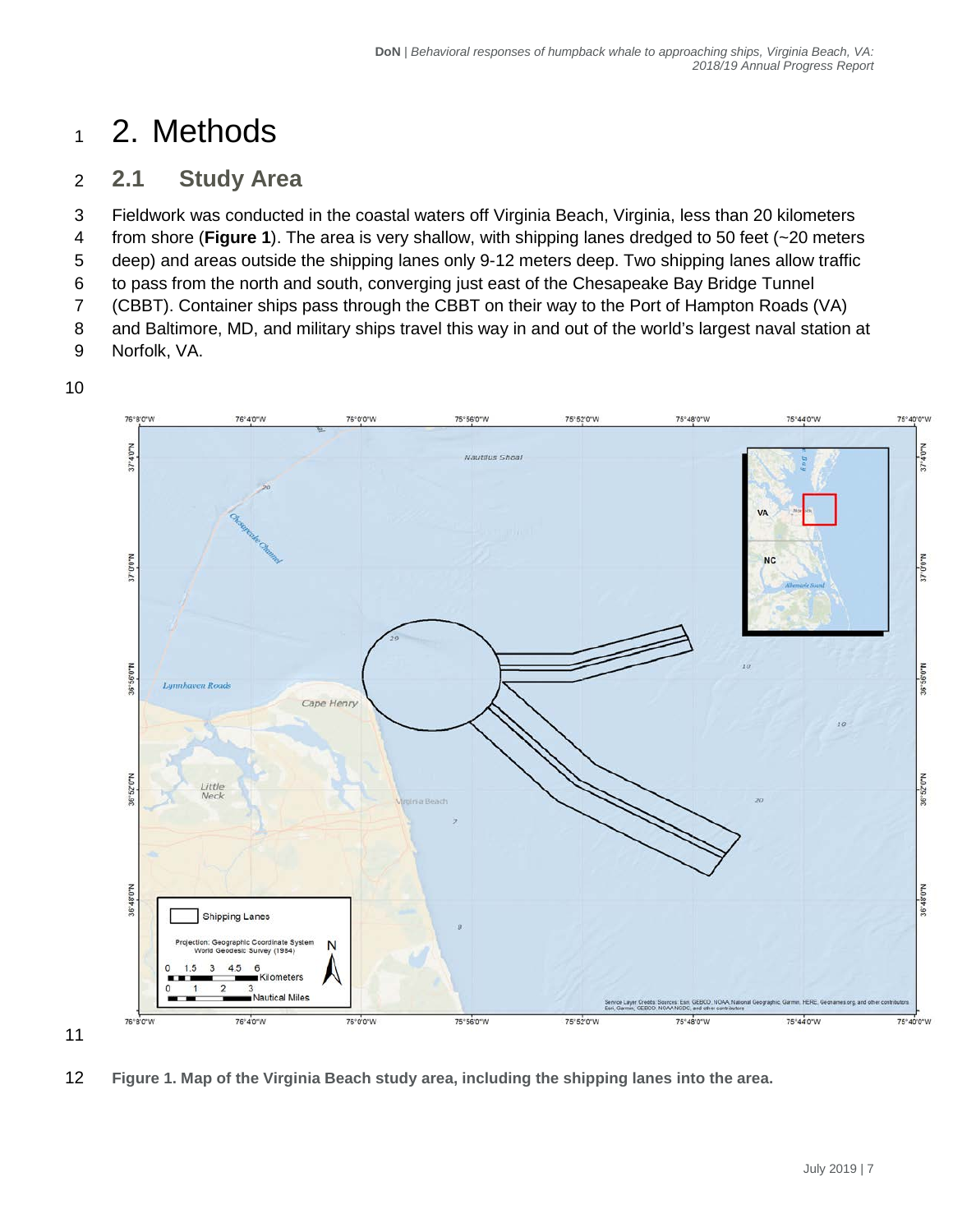## <span id="page-9-0"></span>**2.2 Data Collection**

- Fieldwork operations were conducted from the 10 m research vessel, the R/V *Richard T. Barber* (**Figure 2**). During field operations, the team continually scanned for whales. We also employed communications with the local whale watch fleet and scientists from HDR Inc., who were conducting satellite tagging operations in the area, to locate whales. Environmental conditions were collected at each sighting and both environmental conditions and sighting information were recorded on an iPad tablet linked to a Global Positioning System unit. During each sighting and tagging attempt, photographs were taken for individual identification. Photographs of dorsal fins and flukes (when possible) were taken with Canon or Nikon digital SLR cameras (equipped with 100- to 400-millimeter zoom lenses) in 24-bit color at a resolution of 6,016 × 4,016 pixels and saved in .jpg format. These images were provided to colleagues at the Virginia Aquarium and Marine Science Center who curate
- 12 the mid-Atlantic humpback whale catalog.
- 



<span id="page-9-2"></span>**Figure 2. The R/V** *Richard T. Barber***.**

### <span id="page-9-1"></span>**2.2.1 DTAG**

 After suitable animals were located, we deployed digital sound and movement tags (DTAGs version 3) (Johnson & Tyack, 2003). These tags record acoustics via two hydrophones sampling at 120 or 240 kHz, and movement with triaxial accelerometers and magnetometers sampling at 250 Hz. They are attached via suction cup and deployed with a 5-meter carbon fiber pole. Tags were programmed to remain on the animal for a period of several hours. To facilitate retrieval of the tag (and data), the tags broadcasted a VHF signal when at the surface. Tags were tracked via handheld Yagi antennas attached to R1000 radios as well as an array of antennas connected to a DF Horton device which displays the bearing of the received signal.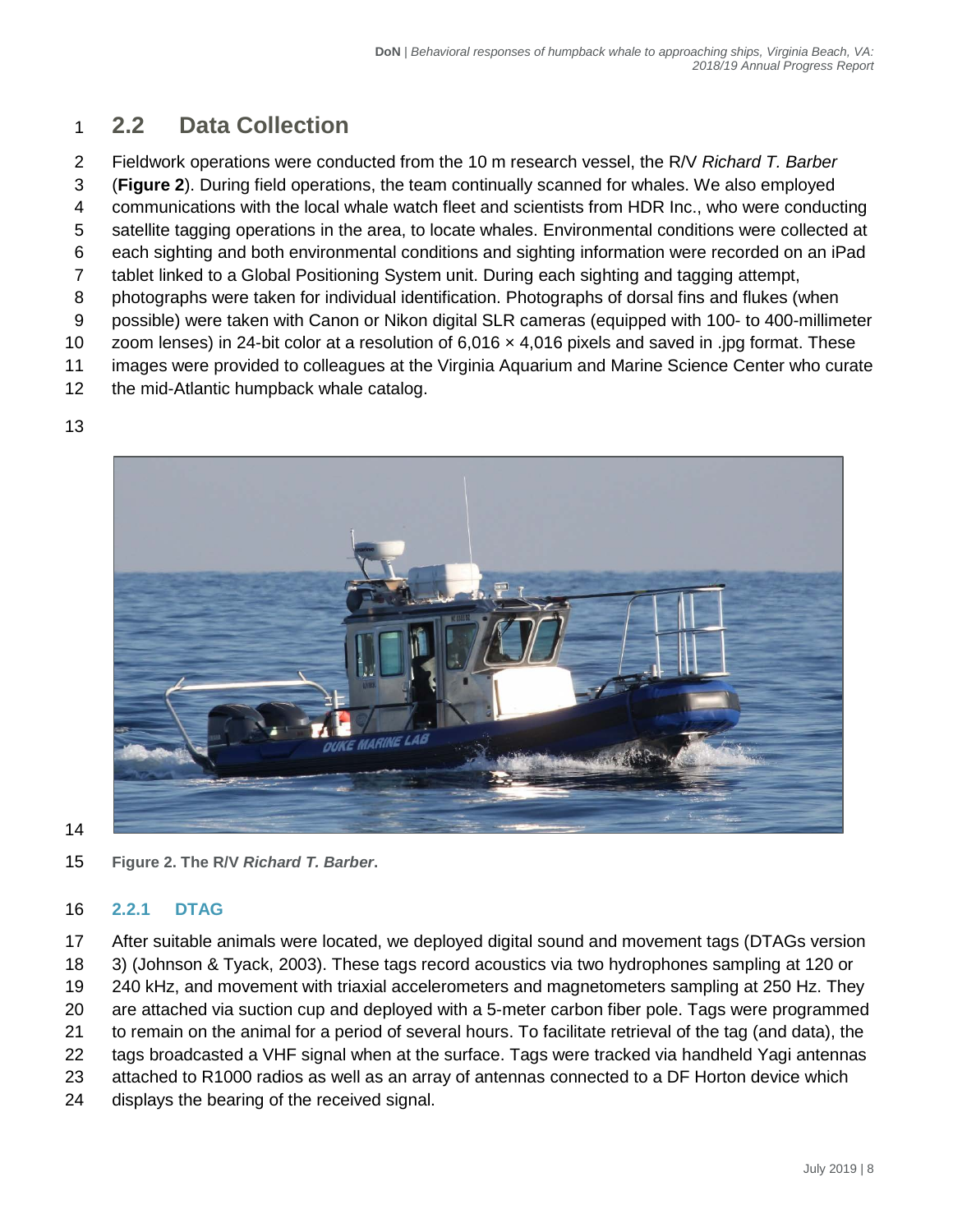### <span id="page-10-0"></span>**2.2.2 Focal Follow**

- During tag deployments, the field team conducted focal follows on both whale and ship behavior.
- The whale was tracked using the VHF signal, allowing the research team to remain close to the
- animal. During the focal follow, one team member collected information on the animal's range and
- bearing in relation to the research vessel, in addition to the animal's heading, to recreate the
- animal's track. A second team member recorded the animal's behavior using a spoken track
- recorder. This included the composition and behavior of the group (animals surfacing within 100 m
- of each other), including group size and surfacing and heading synchrony. This also included
- information about the animal's behavioral state, any behavioral events or other observations, and
- the presence of other boats in the area. A third team member collected data on ships within 5
- nautical miles, recording distance, bearing, heading, speed, and distance to the focal animal. These
- were recorded every 5 minutes for distant boats and more often for close boats. Priority was given to
- small vessels not present on the Automatic Identification System (AIS).

### <span id="page-10-1"></span>**2.2.3 AIS**

AIS is a maritime safety system that requires ships over a certain tonnage to transmit information

- about their location, speed, and course to prevent collisions at sea as a supplement to traditional
- radar. AIS messages are received over VHF channels by base stations along the coast and by
- receivers on other vessels, as well as via satellite. Messages include information about the ship's
- identity, GPS location, course, speed, size, and cargo, among others. All international travelling
- ships above 300 gross tonnage and all passenger ships are required by the International Maritime
- Organization (IMO) to transmit AIS. During tag deployments we used the research vessel's AIS
- receiver to record positional information from all transmitting ships within range. Positions updated
- every few seconds and were logged to a text file, providing information from large ships but not
- including recreational boats that are not required to transmit AIS.

## <span id="page-10-2"></span>**2.2.4 S2A**

 The Naval Research Laboratory operates a Sealink Advanced Analytics (S2A) system to analyze vessel tracks. This unclassified, proprietary system aggregates multiple data sources, including AIS

and RADAR to recreate accurate vessel tracks. Information from this system will be compared with

- data collected from the research vessel's AIS receiver and the ship focal follow in order to assess
- field protocols for the next season.
- 

## <span id="page-10-3"></span>**2.3 Data Analysis**

### <span id="page-10-4"></span>**2.3.1 DTAG Processing**

 Raw DTAG files were converted into depth (pressure), acceleration, and magnetometer readings using custom written tools in MATLAB (MathWorks, Inc.). Trigonometric functions were used to

calculate the animal's pitch, roll, and heading from the accelerometer and magnetometer data.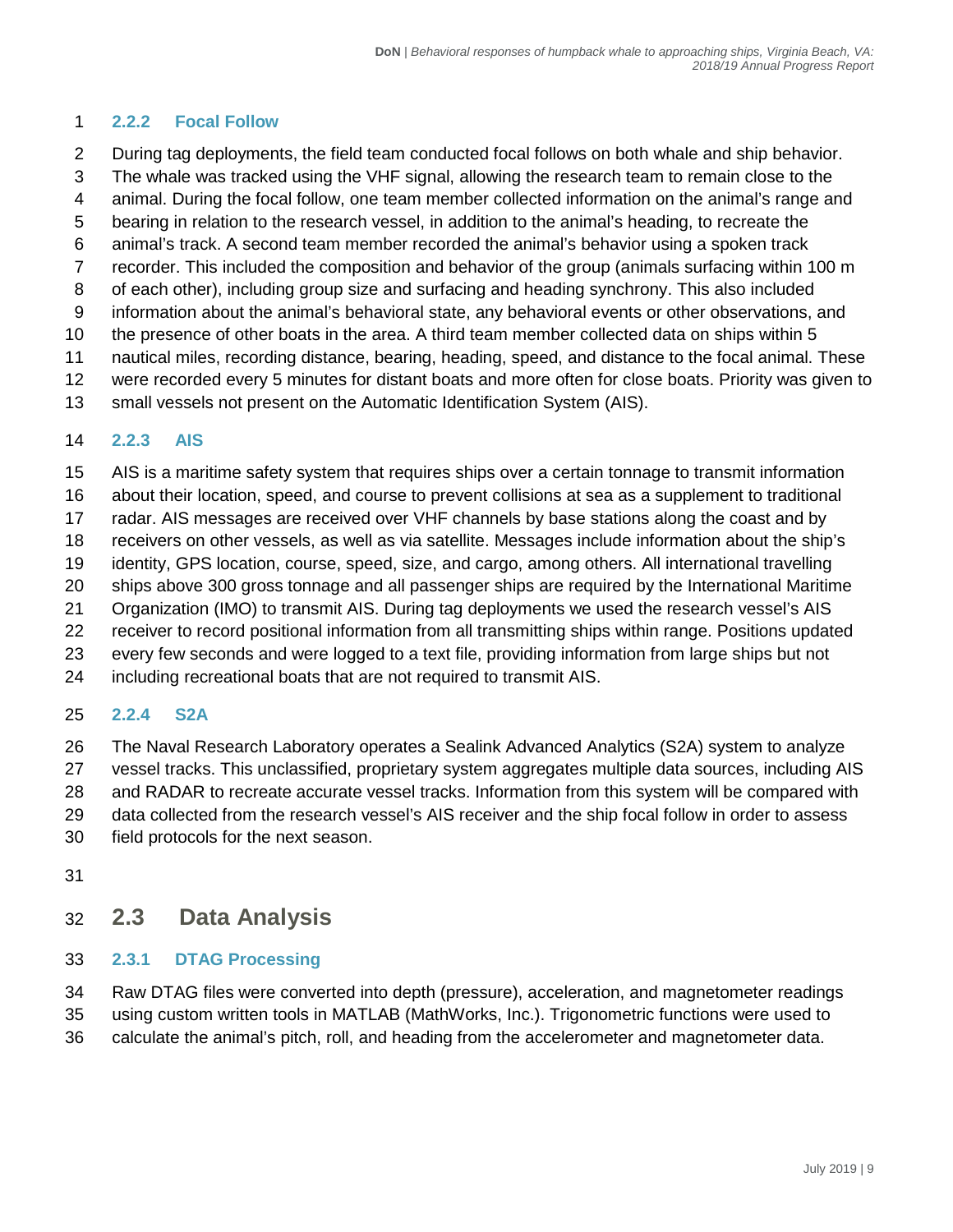## <span id="page-11-0"></span><sup>1</sup> 3. Results

### <span id="page-11-1"></span>2 **3.1.1 Vessel Survey Effort**

- 3 Seven days of suction-cup tagging effort were conducted in the Virginia Beach shipping lanes in the
- 4 2018/19 season, totaling 556 km during 46 hours of survey effort (**Table 1**). Surveys were conducted 5 in Beaufort sea states 2 to 4.

<span id="page-11-3"></span>6 **Table 1. Vessel survey effort during suction-cup tagging in the Virginia Beach shipping lanes study**  7 **area in 2018/19.** 

| Date        | Sea State | Km surveyed | <b>Survey Time (hrs:min)</b> | At Sea Time (hrs:min) | Platform        |
|-------------|-----------|-------------|------------------------------|-----------------------|-----------------|
| $6$ -Jan-19 | 2-4       | 106.8       | 7:20                         | 7:54                  | R/V R.T. Barber |
| 8-Jan-19    | $2 - 4$   | 72.5        | 5:46                         | 7:30                  | R/V R.T. Barber |
| 12-Jan-19   | $2 - 3$   | 75.0        | 6:03                         | 6:38                  | R/V R.T. Barber |
| 16-Jan-19   | $2 - 4$   | 95.4        | 7:27                         | 7:33                  | R/V R.T. Barber |
| 17-Jan-19   | $3 - 4$   | 46.7        | 2:44                         | 3:18                  | R/V R.T. Barber |
| 18-Jan-19   | $2 - 3$   | 118.5       | 7:18                         | 7:44                  | R/V R.T. Barber |
| 7-Mar-19    | $2 - 3$   | 41.2        | 9:15                         | 10:17                 | R/V R.T. Barber |

8

## <span id="page-11-2"></span>9 **3.1.2 Humpback Whale Sightings**

- 10 Humpback whales were sighted on 13 occasions totaling 16 whales (**Table 2, Figure 3**). Single
- 11 animals were the most common (10 of 13 sightings), followed by groups of 2. No whales were
- 12 observed in groups larger than 2 animals.
- <span id="page-11-4"></span>13 **Table 2. Humpback whale sightings observed during suction-cup tagging in the Virginia Beach**
- 14 **shipping lanes study area in 2018/19.**

| Date              | Time (UTC) | Latitude | Longitude | <b>Species</b>                | <b>Common Name</b> |                |           | <b>Group Size Tags Deployed Photo-ID Images</b> |
|-------------------|------------|----------|-----------|-------------------------------|--------------------|----------------|-----------|-------------------------------------------------|
| $6$ -Jan-19       | 14:40      | 36.89553 |           | $-75.92856$   M. novaeangliae | Humpback whale     |                |           | 148                                             |
| $6$ -Jan-19       | 16:21      | 36.94631 |           | $-75.98925$ M. novaeangliae   | Humpback whale     |                | 0         | 49                                              |
| $6$ -Jan-19       | 19:03      | 36.93115 |           | $-75.96889$   M. novaeangliae | Humpback whale     |                | 0         | 0                                               |
| $6$ -Jan-19       | 20:30      | 36.81419 |           | $-75.88515$ M. novaeangliae   | Humpback whale     | $\mathfrak{p}$ | 0         | $\Omega$                                        |
| 8-Jan-19          | 15:50      | 36.95244 |           | $-75.91983$ M. novaeangliae   | Humpback whale     | 2              | mn19 008a | 380                                             |
| $12$ -Jan-19      | 14:44      | 36.88609 |           | $-75.94475$ M. novaeangliae   | Humpback whale     |                | 0         | 179                                             |
| $12$ -Jan-19      | 16:08      | 36.91605 |           | $-75.92041$   M. novaeangliae | Humpback whale     |                | 0         | 26                                              |
| $ 12$ -Jan-19 $ $ | 16:41      | 36.93790 |           | $-75.93460$ M. novaeangliae   | Humpback whale     | 1              | $\Omega$  | $\Omega$                                        |
| $12$ -Jan-19      | 17:10      | 36.96799 |           | $-75.96995$ M. novaeangliae   | Humpback whale     |                | 0         | 72                                              |
| $12$ -Jan-19      | 19:13      | 36.96142 |           | $-75.94956$ M. novaeangliae   | Humpback whale     | $\mathbf{1}$   | mn19 012a | 40                                              |
| $16$ -Jan-19      | 16:29      | 36.92026 |           | $-75.93711$   M. novaeangliae | Humpback whale     | $\mathfrak{p}$ | 0         | 737                                             |
| $ 18$ -Jan-19 $ $ | 19:42      | 36.88560 |           | $-75.87758$ M. novaeangliae   | Humpback whale     |                | 0         | 280                                             |
| 7-Mar-19          | 13:14      | 36.93687 |           | $-75.98471$   M. novaeanaliae | Humpback whale     |                | mn19 066a | 383                                             |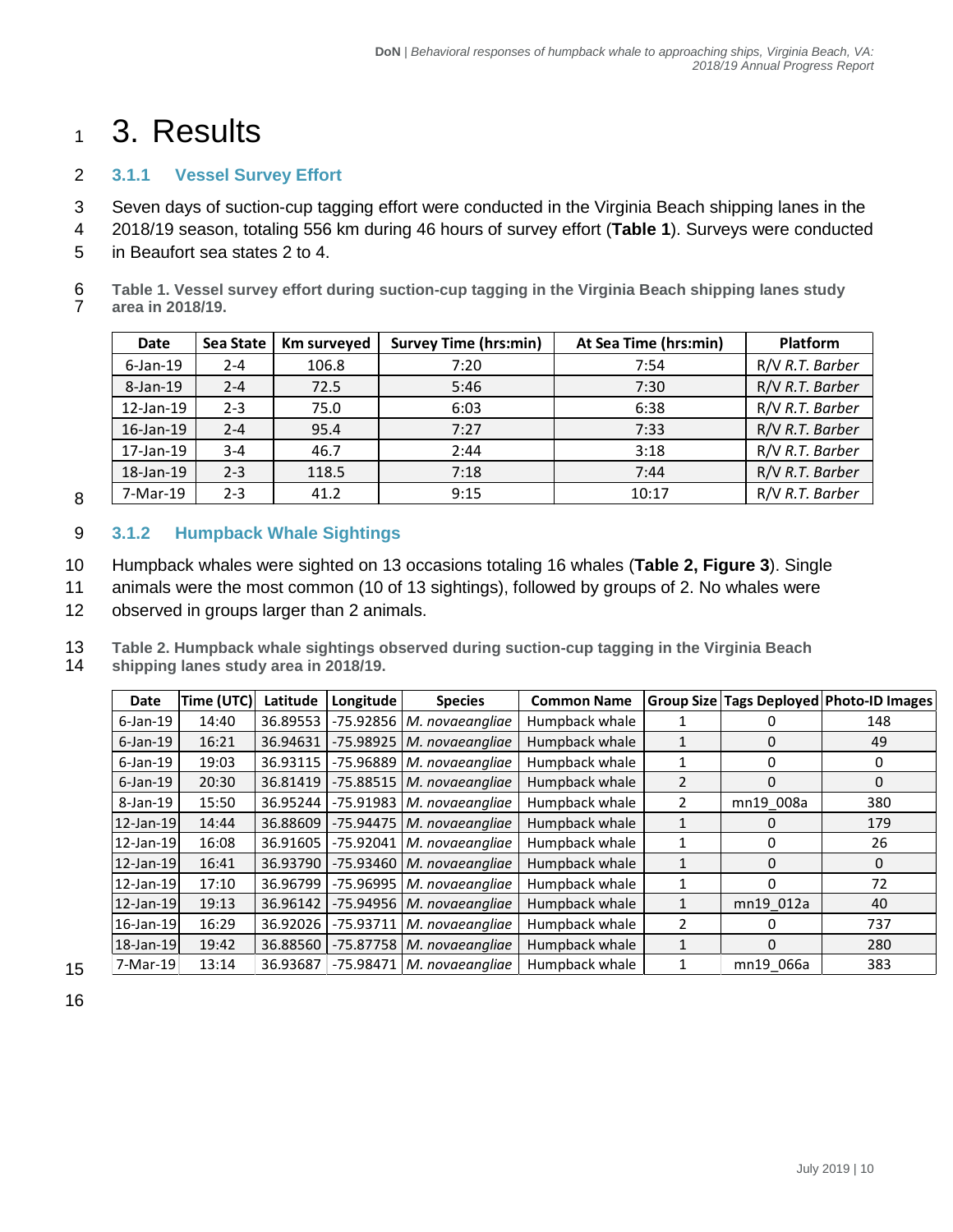

## 

 **Figure 3. Survey tracks and locations of all sightings during humpback whale suction-cup tagging effort in the Virginia Beach shipping lanes study area in 2018/19.** 

#### <span id="page-12-0"></span>**3.1.3 DTAGs Deployed**

 Three DTAGs were deployed on humpback whales during the 2018-19 season (**Table 3, Figure 4**). Two tags attached well and remained on the animal for a period of several hours (2.3 and 6.5 hours), while one was removed within 10 minutes by the animal (data from this tag will not be used for analyses). Depth profiles show a maximum of 10 m (mn19\_008a) and 25 m (mn19\_066a); most dives for animal mn19\_008a were to 4-6 m while mn19\_066a dove deeper, typically between 10 and 10 20 m (**Figures 5, 6**). The animal tagged on January 8<sup>th</sup> (mn19 008a) was in a group of 2; these animals surfaced synchronously or nearly synchronously for the majority of the focal follow. Fine 12 scale analyses of the acceleration data are ongoing. The animal tagged on March  $7<sup>th</sup>$  (mn19\_066a) had been tagged a few days earlier by HDR, Inc., with a FastLoc GPS tag. Positions obtained from the GPS tag facilitated locating the animal for tagging. This animal remained within the shipping lanes for the entire tag deployment. Several large ships passed near the animal during the deployment, including a dredger directly in its path which caused the animal to change course for one surfacing.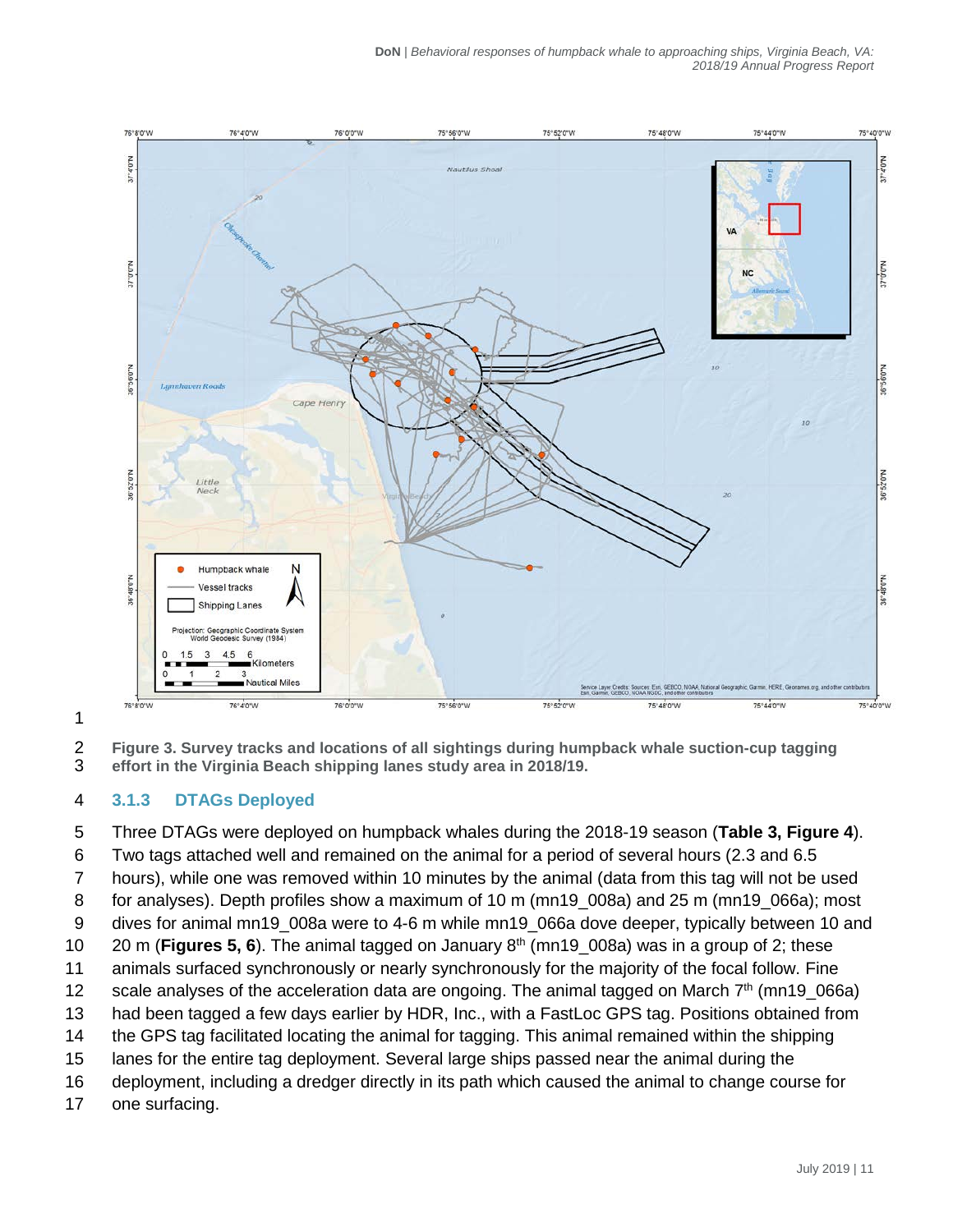<span id="page-13-0"></span>1 **Table 3. Suction-cup tag information from deployments on humpback whales in the Virginia Beach**  2 **shipping lanes study area in 2018/19.** 

| Date          | Time (UTC) Latitude   Longitude |          | <b>Species</b>                         | TagType     | Tag ID                  | Duration (hrs:min) |
|---------------|---------------------------------|----------|----------------------------------------|-------------|-------------------------|--------------------|
| $8$ -Jan-19   | 17:37                           |          | 36.98544   -75.90125   M. novaeangliae | <b>DTAG</b> | $\mid$ mn19 008a $\mid$ | 2:17               |
| $ 12$ -Jan-19 | 19:18                           |          | 36.96142   -75.94956   M. novaeangliae | <b>DTAG</b> | mn19 012a               | 0:10               |
| $7-Mar-19$    | 15:12                           | 36.96097 | 75.98061   M. novaeangliae             | <b>DTAG</b> | $\mid$ mn19 066a $\mid$ | 6:29               |

3

4



- 6 **Figure 4. Tagging location and tag recovery location for all suction-cup deployments in the Virginia**
- 7 **Beach shipping lanes study area in 2018/19. Each colored line represents the R/V Barber's track**
- 8 **during the focal follow of the animal. Squares indicate locations of tagging and triangles indicate tag**  9 **recovery locations.**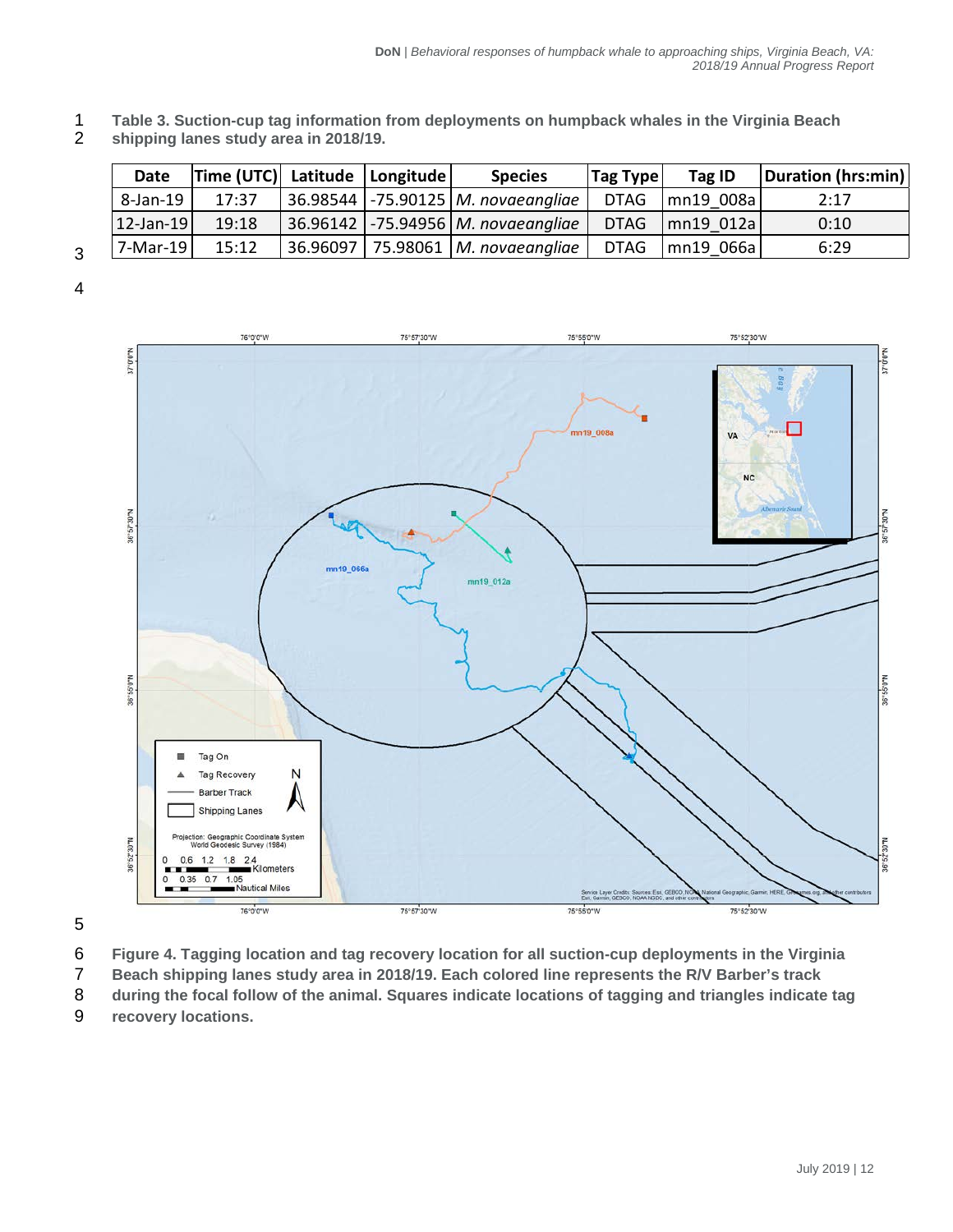

 **Figure 5. Dive depth profile and accelerometry metrics (pitch, roll, and heading) for tagged animal mn19\_008a.** 



## 

 **Figure 6. Dive depth profile and accelerometry metrics (pitch, roll, and heading) for tagged animal mn19\_066a.**

#### July 2019 | 13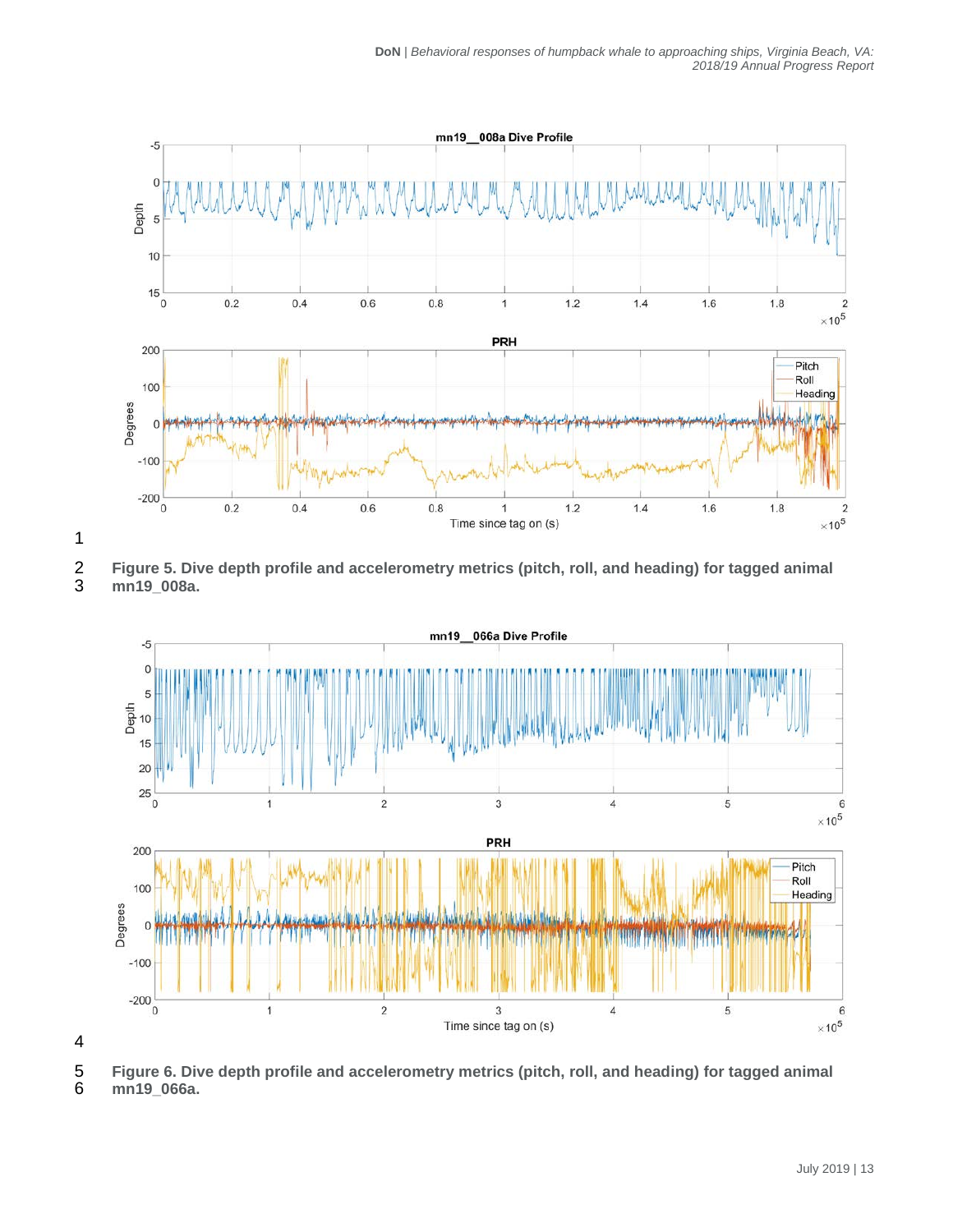## <span id="page-15-0"></span>**3.1.4 Focal Follows**

- 2 Focal follow data was collected for the duration of both the January  $8<sup>th</sup>$  and the March  $7<sup>th</sup>$  tag
- deployment. Data are currently being processed, including using the animal's distance and bearing
- from the research vessel and the research vessel's GPS track to recreate the animal's positions.

## <span id="page-15-1"></span>**3.1.5 Ship positions**

- AIS data were collected from the R/V Barber during both tag deployments to determine the locations
- of all large ships during the focal follow. These data are in the process of being decoded. Ship
- distance and bearing estimates collected by the team are also being processed to obtain positions of
- small boats that were not transmitting AIS. Finally, the SeaLink Advanced Analytics (S2A) system
- was used to recreate large ship tracks using AIS and RADAR (**Figure 7, 8**). There were
- 11 considerably more ships near the animal during the tag deployment on March  $7<sup>th</sup>$  compared to
- 12 . January  $8<sup>th</sup>$ . A comparison of these methods will be completed before planning begins for the next
- field season to determine redundancies and accuracy of the systems.



<span id="page-15-2"></span>**Figure 7. Ship locations taken from the S2A system during the tag deployment of tagged animal** 

- **mn19\_008a. The R/V Barber (travelling near the animal for the duration) is shown in red while the other**
- ships are shown in green. Ship locations included are those that overlap in time with any point on the
- **tag record. Proximity or crossing tracks does not indicate that the ship and animal were in the same location at the same time.**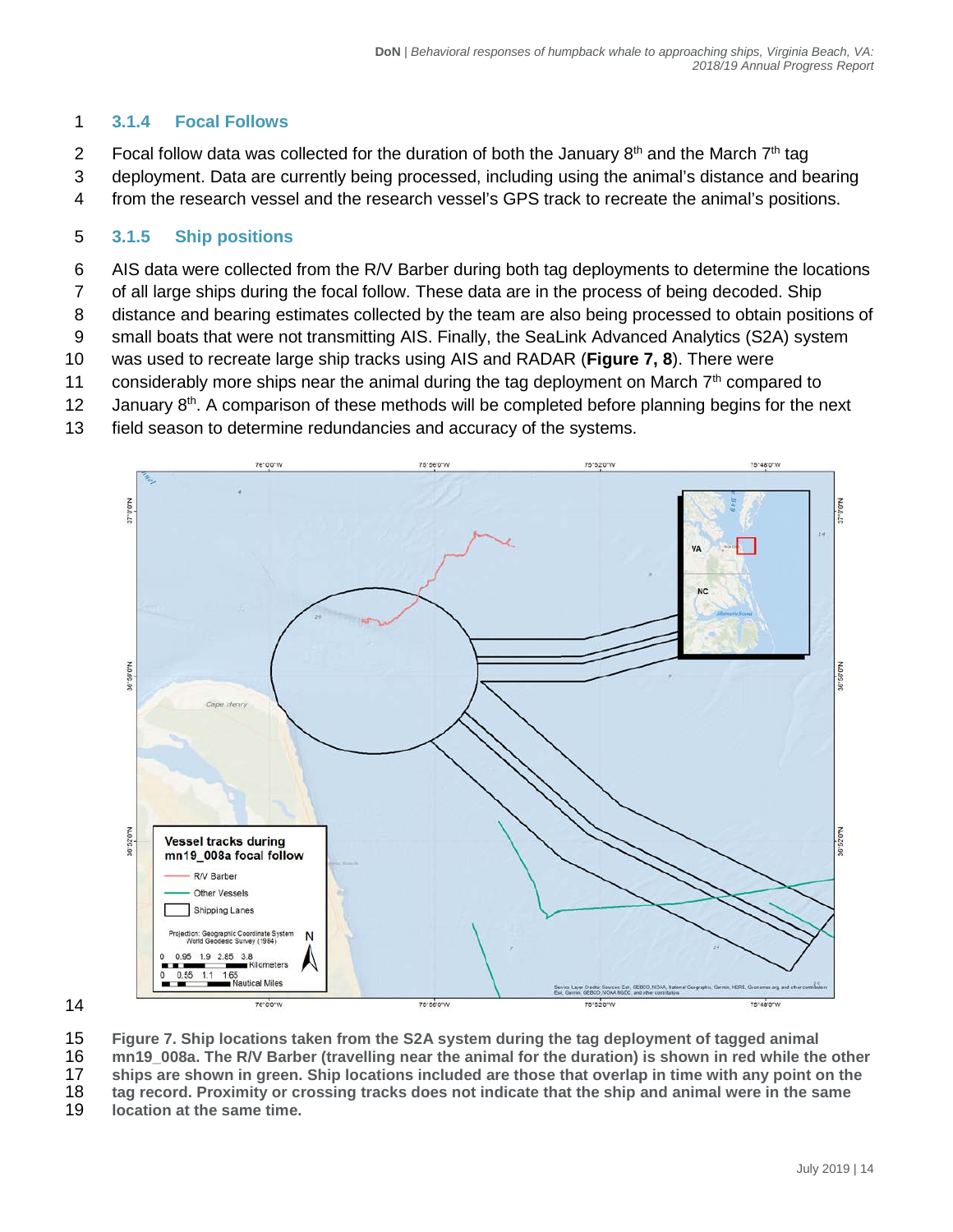

- <span id="page-16-0"></span>
- 2 **Figure 8. Ship locations taken from the S2A system during the tag deployment of tagged animal**  mn19\_066a. The R/V Barber (travelling near the animal for the duration) is shown in red while the other
- **11113 Solution** in the two Barber (diavoning from the animal of the outburn), is shown in the three mine are shown in green. Ship locations included are those that overlap in time with any point on the <br>
fag record. Pro 5 **tag record. Proximity or crossing tracks does not indicate that the ship and animal were in the same**
- 6 **location at the same time.**
- 7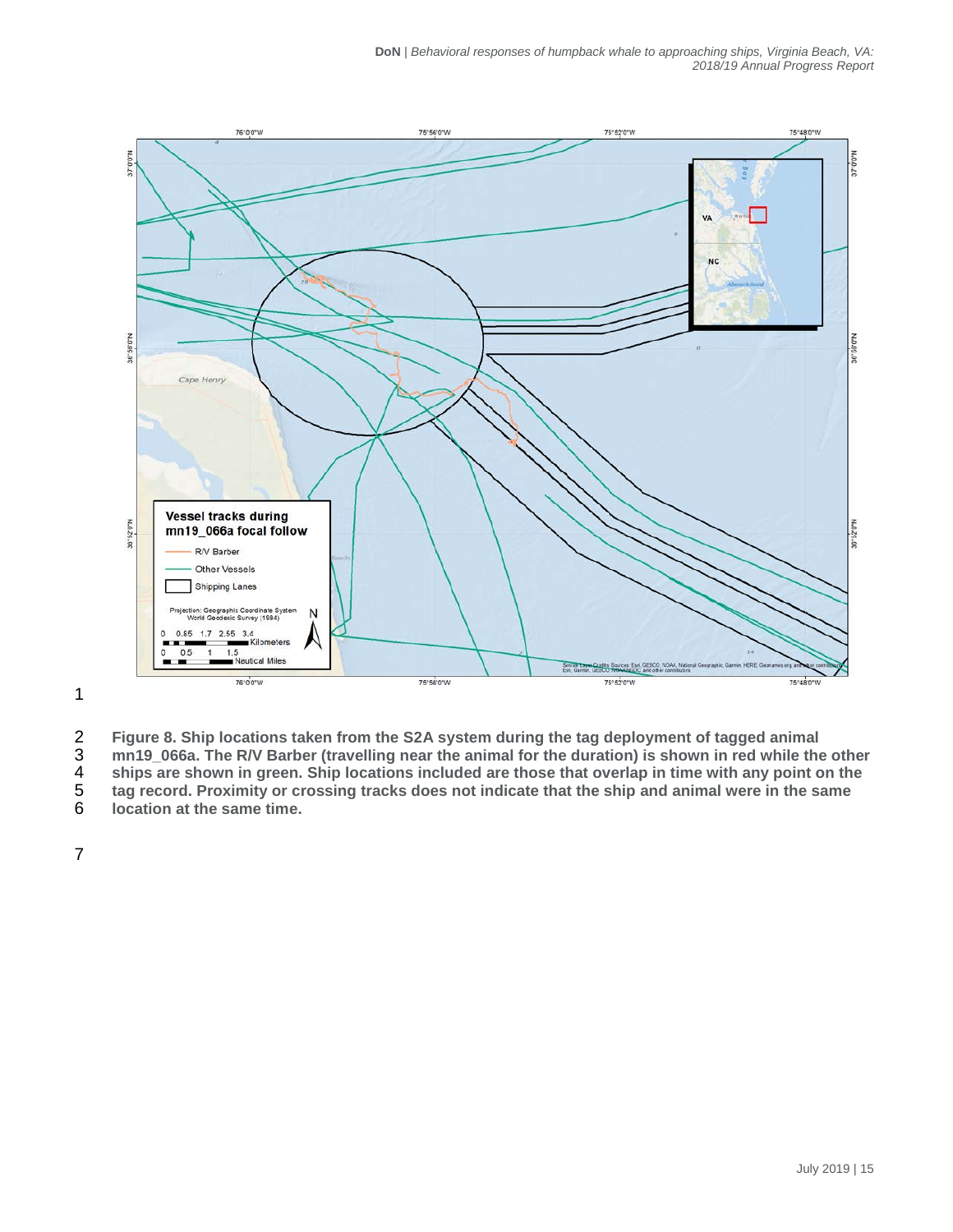## <span id="page-17-0"></span>4. Discussion and Future Analysis

 The low sample size for this year of the project precludes conclusions being drawn about humpback whale responses to ships in this area. However, this pilot project allows for validation of methods and the development of analytical tools to process and analyze the data. Analytical tools currently being developed and streamlined include:

- *conversion of animal distance and bearing from research vessel into lat/long positions*
- *decoding AIS data into ship positions and time stamps*
- *acoustically detecting ship approaches on tag records (which will also allow for analysis of previous tag records with no focal follows)*
- *tools to deconstruct high-resolution accelerometer and magnetometer data into biologically meaningful movement metrics, such as turning rates and overall body acceleration*

 Additional fieldwork is planned for the winter 2019/2010 season, with hopes to improve sample size to offer statistically significant results. Preliminary observations from this field season are promising, with at least one clear avoidance of a ship documented in the field. In addition, next field season we will be exploring options to increase tag durations, potentially increasing the duration of focal follows as well as boat exposures overnight and without the research vessel present. We are also exploring opportunities to work further with HDR, Inc. to DTAG animals they have satellite tagged, in order to both improve location accuracy for the vessel response project and to inform diving behavior for longer duration satellite tags with high resolution DTAGs. These projects will contribute to ongoing efforts to understand the behavior of juvenile humpback whales in the Virginia Beach area and to begin to understand risk factors and potential mitigation measures for ship strikes.

## <span id="page-17-1"></span>5. Acknowledgements

 This project is funded by the U.S. Fleet Forces Command and we would like to thank Joel Bell (Naval Facilities Engineering Command Atlantic) for his continued support and guidance of this work. We would like to thank the numerous graduate students who volunteered to help in the field. We would like to thank Jessica Aschettino and Dan Engelhaupt with HDR, Inc. for 29 informing us of the satellite tagged animal and facilitating the double-tagging effort on March  $7<sup>th</sup>$ . Additionally, we would like to thank Jessica Aschettino and Dan Engelhaupt from HDR, Inc. and Jennifer Dunn from Duke University for their work in facilitating this contract. Finally, we would like to thank Sue Barco and Sarah Mallette from the Virginia Aquarium and Marine Science Center for providing additional volunteers to fill out our crew.

- Research activities were conducted under National Oceanic and Atmospheric Administration
- Scientific Research Permit 14809 issued to Doug Nowacek, Duke University and General
- Authorization 16185 issued to Andrew Read, Duke University.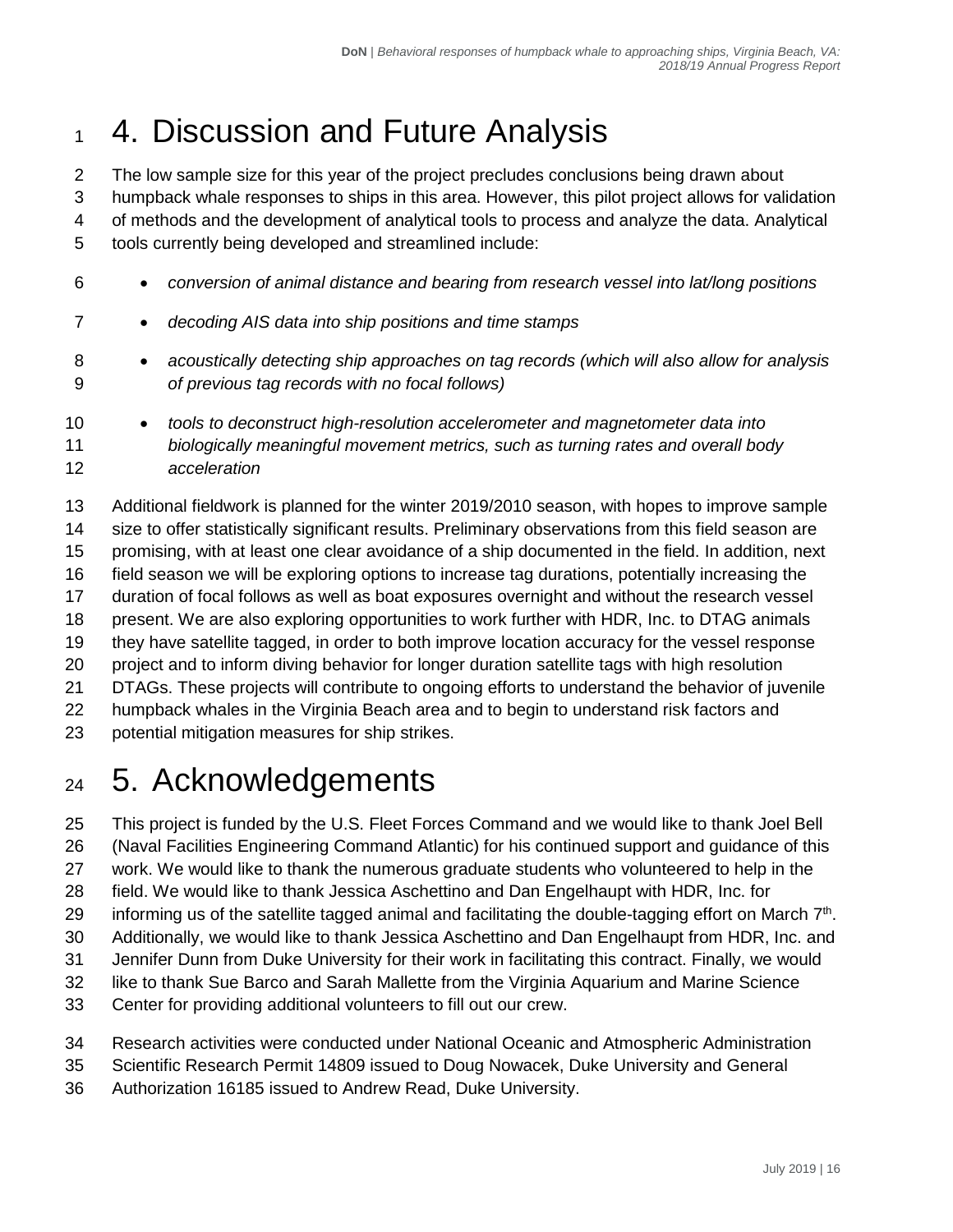## <span id="page-18-0"></span>6. Literature Cited

- Aschettino, J. M., Engelhaupt, D., Engelhaupt, A., Richlen, M., & DiMatteo, A. (2018). Mid- Atlantic Humpback Whale Monitoring, Virginia Beach, Virginia: 2017/18 Annual Progress Report. *Prepared for U.S. Fleet Forces Command. Submitted to Naval Facilities Engineering Command Atlantic, Norfolk, Virginia, under Contract N62470-15-8006, Task Order 17F4013, Issued to HDR, Inc., Virginia Beach, Virginia.*
- Barco, S. G., Mclellan, W. A., Allen, J. M., Asmutis-Silvia, R. A., Meagher, E. M., Pabst, D. A., … Swingle, W. M. (2002). Population identity of humpback whales (Megaptera novaeangliae) in the waters of the US mid-Atlantic states. *Journal of Cetacean Research Management*, *4*(2), 135–141.
- 11 Christensen, I., Haug, T., & Oien, N. (1992). Seasonal distribution, exploitation and present<br>12 **Interpret abundance of stocks of large baleen whales (Mysticeti) and sperm whales (Physeter** abundance of stocks of large baleen whales (Mysticeti) and sperm whales (Physeter macrocephalus) in Norwegian and adjacent waters. *ICES Journal of Marine Science*, *49*, 341–355.
- Christiansen, F., & Lusseau, D. (2014). Understanding the ecological effects of whale-watching on cetaceans. In J. Higham, L. Bejder, & R. Williams (Eds.), *Whale-watching: Sustainable Tourism and Ecological Management* (p. 177-). Cambridge University Press.
- Clapham, P. J., Baraff, L. S., Carlson, C. A., Christian, M. A., Mattila, D. K., Mayo, C. A., … Pittman, S. (1993). Seasonal occurrence and annual return of humpback whales, Megaptera novaeangliae, in the southern Gulf of Maine. *Canadian Journal of Zoology*, *71*(2), 440–443. https://doi.org/10.1139/z93-063
- Götz, T., & Janik, V. M. (2011). Repeated elicitation of the acoustic startle reflex leads to sensitisation in subsequent avoidance behaviour and induces fear conditioning. *BMC Neuroscience*, *12*(1), 30. https://doi.org/10.1186/1471-2202-12-30
- Jensen, A. S., & Silber, G. K. (2004). *Large whale ship strike database*. *NOAA Technical Memorandum NMFS-OPR-25*. https://doi.org/10.1093/nar/gki014
- Johnson, M. P., & Tyack, P. L. (2003). A digital acoustic recording tag for measuring the response of wild marine mammals to sound. *IEEE Journal of Oceanic Engineering*, *28*(1), 3–12. https://doi.org/10.1109/JOE.2002.808212
- Katona, S., Baxter, B., Brazier, O., Kraus, S., Perkins, J., & Whitehead, H. (1979). Identification of humpback whales by fluke photographs. In *Behavior of Marine Animals. Volume 3: Cetaceans* (pp. 33–44).
- Katona, S. K., & Beard, J. A. (1990). Population size, migrations and feeding aggregations of the humpback whale (Megaptera novaeangliae) in the western North Atlantic ocean. *Report of the International Whaling Commission*, (Special Issue 12), 295–305.
- NOAA. (2019). 2016-2019 Humpback Whale Unusual Mortality Event along the Atlantic Coast. Retrieved July 29, 2019, from https://www.fisheries.noaa.gov/national/marine-life-distress/2016-2019-humpback-whale-unusual-mortality-event-along-atlantic-coast
- 
-